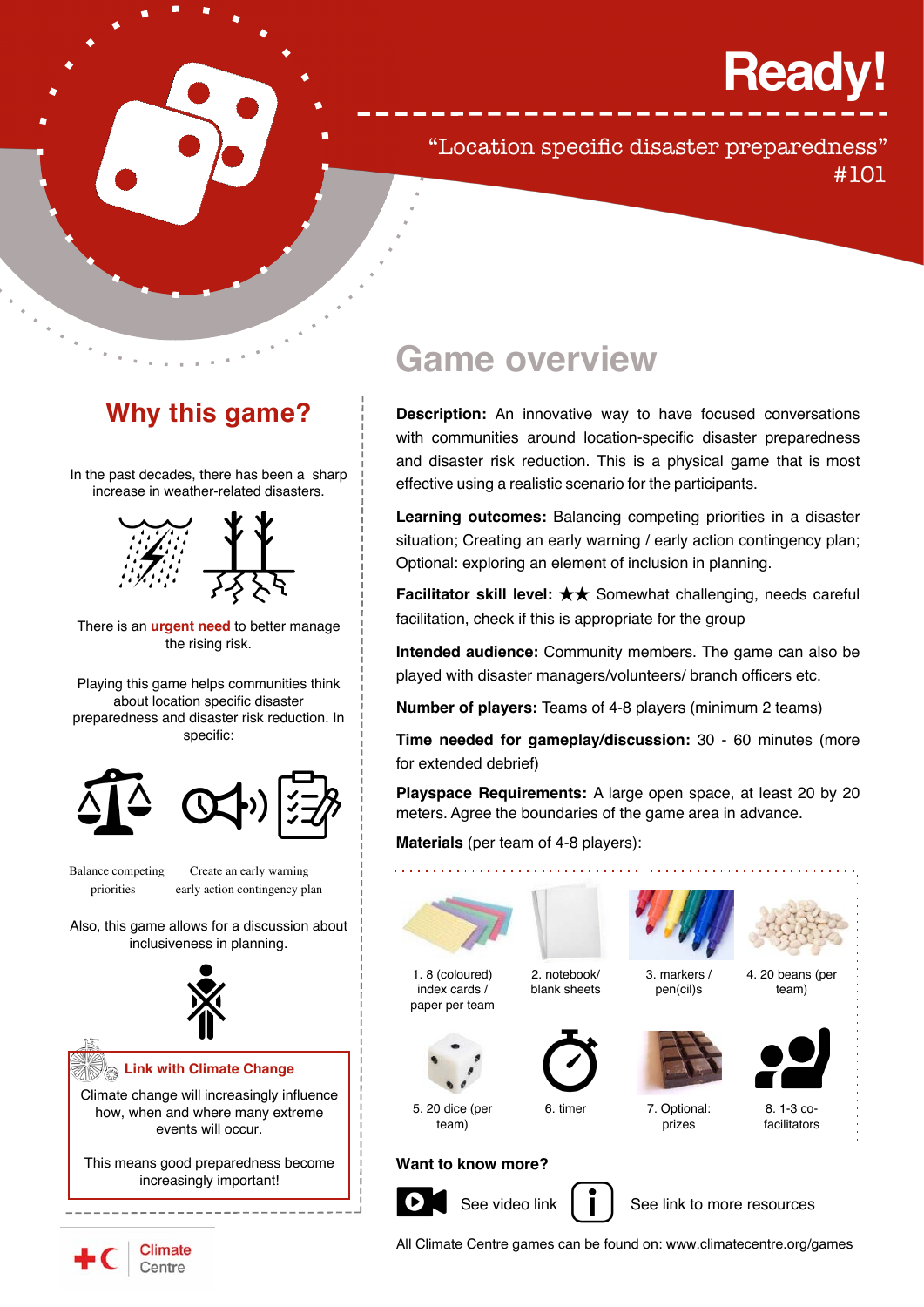# **Facilitation guide**

### **Rules and game play:**

#### **Phase 1: Team Brainstorm and Ranking**

í,

**1.** The facilitator must first select an emergency that the game will simulate. If you play for real with a disasterprone community, carefully select a realistic locally applicable scenario so the game will lead to discussions on real early actions to use in their disaster preparedness planning.

> *Example: "The weather agency reports heavy rains in the mountains upstream and the river is rising. It is very likely we will have severe floods in this area within the forseeable future. What will you do to make sure your household and community is prepared?"*

**2.** The community is divided into teams of 4-8 players (you can have as many teams as needed).

**2b. Inclusion option:** If you like to show how certain groups with important ideas for preparedness are left out of the decision making, you can (without announcing this beforehand) take an in between step here. You can assign roles to everyone in the groups. You will then use the same roles across the competing teams, for instance: 1. Community leader; 2. Widow with 3 children; 3. Landowner; 4. Illiterate Farmer without own property; 5. Student; 6. Disabled old man; 7. School teacher; 8. Mother of 5 children under 18. Please note the difference between the odd and even numbers. In the end you will surprise all when you say that you have counted only points from the odd numbers. In reality we often see that not everyone has access to the decision-making tables, so some people's voices are left out in this game.

**3.** During their brainstorm, each team must come up with as many early actions as they can think of to complete in the event of the emergency scenario given. To get a wide variety of actions, you can give each team a different lead time, for example: 2 days, 1 week, or even 1 month. The team leader should write down all of the actions on a piece of paper.

> *FACILITATOR: generate some competitive spirit by having the teams see who can come up with the most early actions; each team must come up with at least 8 early actions. Also, it is important to instill a sense of time pressure, e.g. by exclaiming: "One more minute!", or an actual countdown.*

**4.** The teams will then select the 8 most important early actions from the list they have brainstormed. They write each action onto one piece of paper (thus creating eight pieces of paper with one action each). Note – if in illiterate settings, the transfer to the early action cards may be done using simple icons/drawings everybody acknowledges; allow some extra time for this compared to when writing.

**4b. Inclusion option (see 2b):** Ask everyone to write the number of the person who invented the action in te upper right corner of the card. (If one person invented multiple actions, ask the team to divide the action cards in the group – each can take one and write the number of their role in the upper right corner.



**5.** Each team is given 20 beans. These beans are used to indicate relative *priority* for each early action. Teams assign each action at least 1 bean, and then assign the rest of the beans to designate the priority of each action. So the more important the action, the more

beans it gets. Each team must use *all* 20 beans, assigning at least 1 bean per action. Teams record the number of "priority beans" on each early action card; **draw a** *circle around the level of priority.*

**6.** Using the same process as step 5, with the beans, each team uses the 20 dice to assign the relative *difficulty* of each action. If you are playing this game without dice for cultural appropriateness, replace dice by beans here. Note: there should be at least one bean per action; the most beans go to the early actions that are most difficult to carry out; teams have to assign *all* 20 beans amongst the 8 early action cards. Finally, teams record on each card the number of dice assigned to that action; and *draw a rectangle around the level of difficulty.*

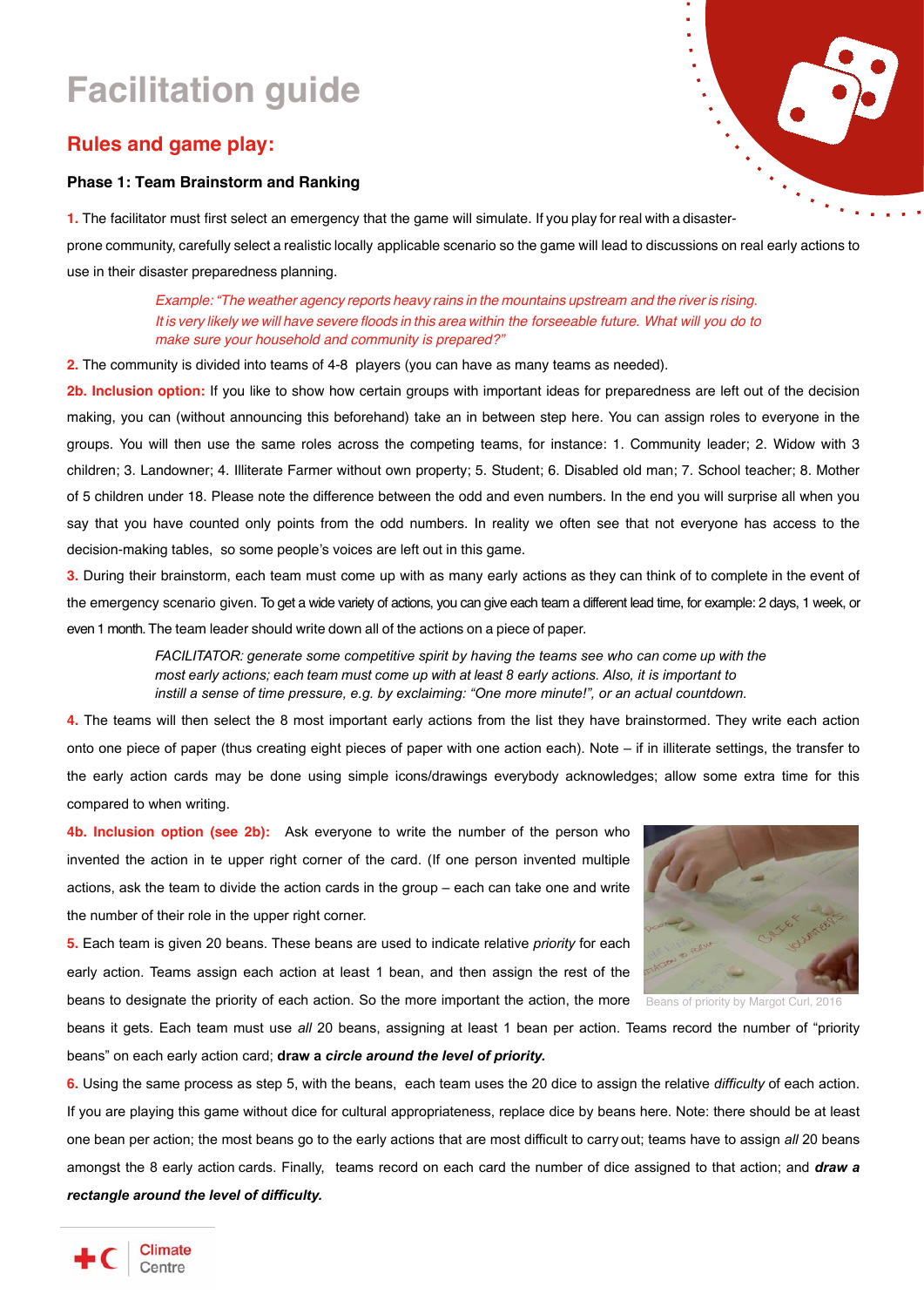# **Facilitation guide**

### **Rules and game play:**

#### **Phase 2: Play!**

**1.** While the facilitator explains next steps the co-facilitators distribute all the early action cards in the larger play area; place each card with the dice on top of it – put as many dice as the difficulty number indicates.

Each action card should be far enough away from other cards, so players might want to run from action to action.

**2.** Explain how to win: the team with the **highest total of priority action points ("beans")** at the end of the game wins.

**3.** Players have **one minute** to complete as many actions as possible. However, if playing in a community with a larger group of people, who will search and collect early action cards over a larger area, you may allocate 2 minutes. At the end of the allocated time, explain that only the cards that are in the hands of the facilitator at the end of

the countdown, count toward the total of priority action points.

**4a. Option with dice:** In order to complete an action, a player must roll the die attached to that action until she rolls a 1. Tip! Demonstrate this action. Even if an action has multiple dice, the player may only roll one die at a time, using one hand. Several team members can work on one action at a time.

**4b. Option without dice:** In order to complete an action and collect the early action card, a player must run in circles around the early action card (placed on the ground) 5 times for each "difficulty point" (= number of difficulty beans placed on the cards). Change direction for each bean, so players do not get dizzy :). Tip! Demonstrate this action. Similarly, several team members can work one one action at a time.



i.

PfR India, Bihar, 2014 (Knud Falk/Climate Centre)

**5.** When a player completes an action, they must collect the early action card, as well as the dice or beans and continue to next card, or return to base.

**6.** When the time is up, all the players in a team bring their collected early action

cards together. Each team adds up the total of all *priority* numbers recorded on each action they completed. The team with the highest total priority points wins.

**6a. Inclusion option (see 2b and 4b of phase 1):** If you have added the inclusion and diversity element to this game, make sure you deduct the points derived from the 'even cards. Also, include below suggested debrief question for the inclusion and diversity element,

#### **Debrief:**

The debriefing is a crucial part of the game experience as this is where the shared learning takes place. Example questions:

- **1.** What did you experience during this game?
- **2.** Were there any important actions that teams did not complete? What would happen in real life if this was notdone?
- **3.** What did you realize about your current level of preparedness (in the game and in real life)?
- **4.** Share one insight you have gained from this game.

**5. Inclusion option:** How did you experience the fact that some cards did not count? (How) does this relate to reaility? Is there something that can be done to ensure all community voices are heard in a risk plan?

The debriefing and discussion can end here if time is short but if planned the game can serve as the starting point for a participatory planning of a community contingency plan; these steps are described on the next page.